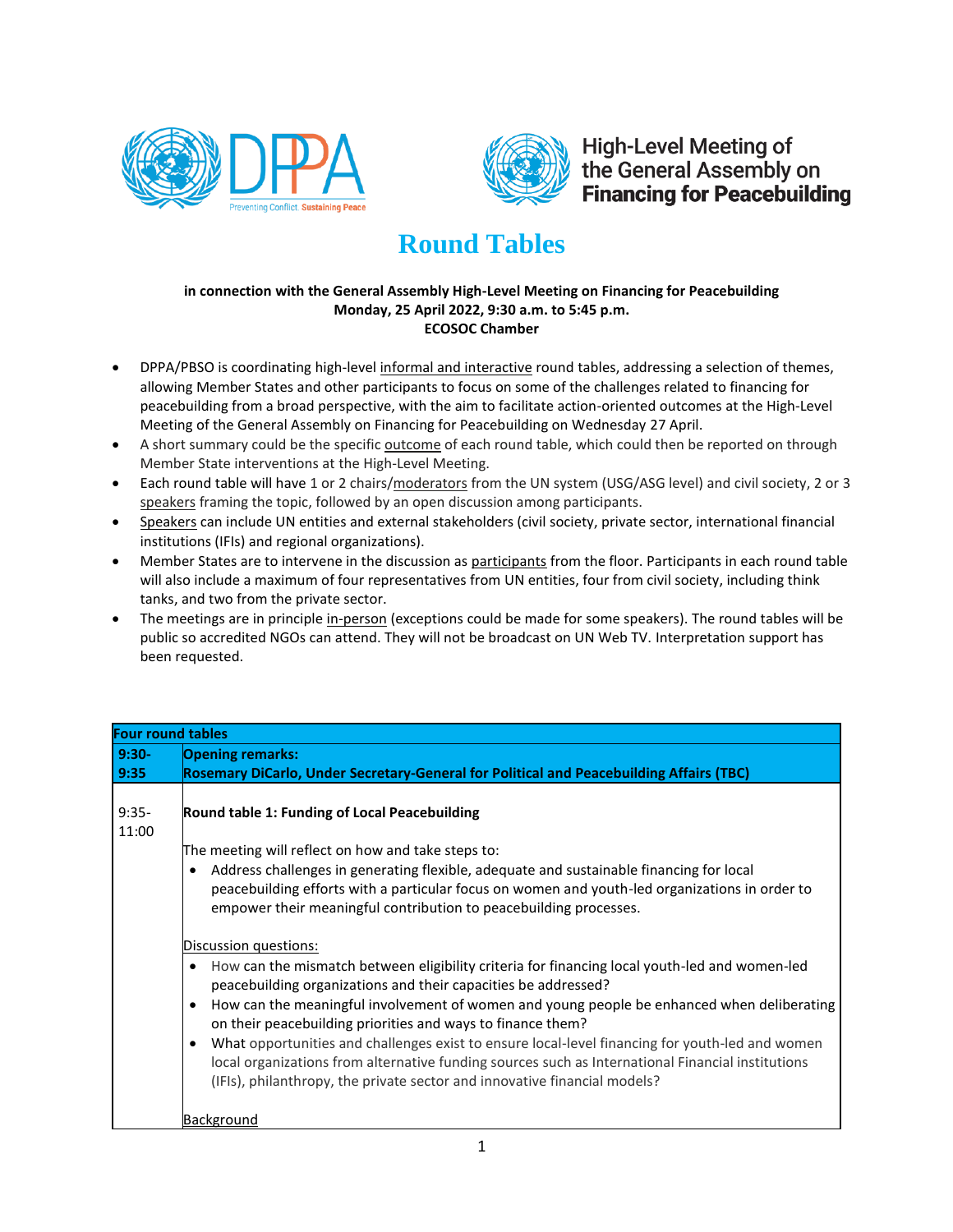|                   | This round table will learn from current practice to ensure local actors receive the resources they need<br>to build and sustain peace. The contribution of local actors - local governments, local community<br>groups, or civil society organizations among others - is increasingly recognized as necessary for<br>developing and sustaining peacebuilding efforts.                                 |
|-------------------|--------------------------------------------------------------------------------------------------------------------------------------------------------------------------------------------------------------------------------------------------------------------------------------------------------------------------------------------------------------------------------------------------------|
| $11:15-$<br>12:45 | Round table 2: Peacebuilding Fund (PBF) Results and Resourcing                                                                                                                                                                                                                                                                                                                                         |
|                   | The meeting will reflect on how and take steps to:                                                                                                                                                                                                                                                                                                                                                     |
|                   | • Ensure that the PBF continues to be the best value-added resource as a fast, flexible and catalytic<br>UN system-wide, pooled fund, and to secure structural options for increasing the available<br>resources for the Peacebuilding Fund and improving their predictability.                                                                                                                        |
|                   | <b>Discussion Questions</b>                                                                                                                                                                                                                                                                                                                                                                            |
|                   | • What areas of PBF programming are contributing the most effectively to conflict prevention and<br>peacebuilding?                                                                                                                                                                                                                                                                                     |
|                   | How can the PBF better catalyze additional, substantive peacebuilding financing?<br>$\bullet$<br>How can Member States ensure adequate, predictable and sustained financing of the PBF?<br>$\bullet$                                                                                                                                                                                                   |
|                   | <b>Background</b><br>This round table will highlight results that the PBF has achieved in its investment in peacebuilding<br>through the UN system and other partners, including by drawing on Member States' views as to areas<br>of particular success, areas for further investment and means to increase and stabilize financing.                                                                  |
| 14:30-<br>16:00   | Round table 3: Peace-Responsive Investing through the Private Sector                                                                                                                                                                                                                                                                                                                                   |
|                   | The meeting will reflect on how and take steps to:                                                                                                                                                                                                                                                                                                                                                     |
|                   | Increase support for innovative financing options and help foster greater collaboration with non-<br>traditional peace actors, in order to mobilize peace-responsive investments by the private sector in<br>conflict-affected countries.                                                                                                                                                              |
|                   | <b>Discussion Questions</b>                                                                                                                                                                                                                                                                                                                                                                            |
|                   | What makes an investment peace positive?<br>$\bullet$                                                                                                                                                                                                                                                                                                                                                  |
|                   | What is constraining the flow of capital into peace-positive investments in private businesses?<br>٠<br>• How can the flow of capital into peace-positive investments in private businesses be enhanced,<br>including through blended finance structures, in a way that contributes to peace?                                                                                                          |
|                   | <b>Background</b><br>This round table aims to show the potential of different approaches for harnessing private sector<br>contributions to peace, exploring complementarities among such initiatives and identifying points of<br>convergence among efforts to mobilize more private capital in conflict-affected settings and ways to<br>measure its impact on peace and stability in these contexts. |